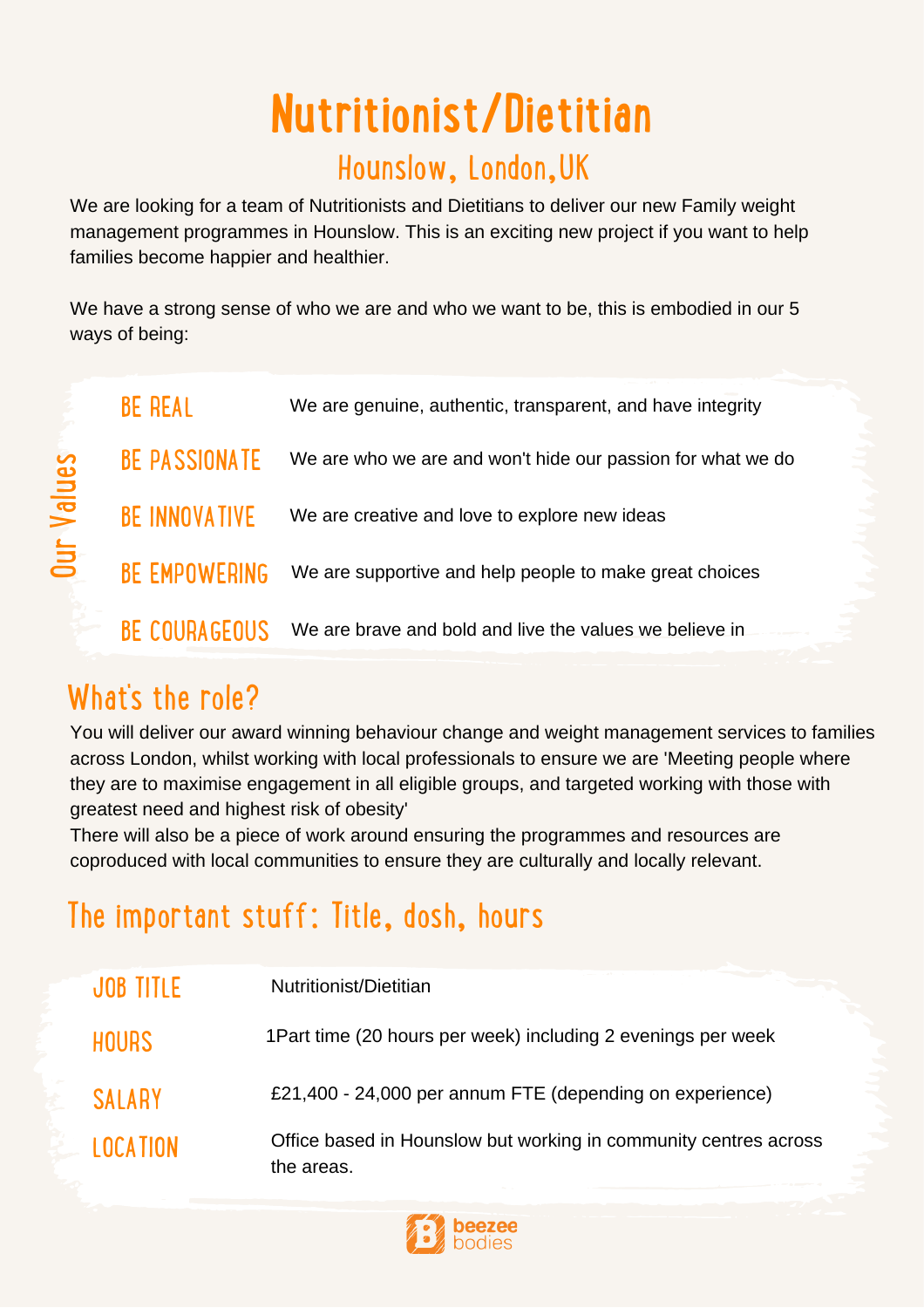## What will you do if you get the job?

- Support the recruitment of families to the interventions
- Help to refine existing programmes and develop new ones in line with evidence, coproduction and sound underpinning theories
- Be part of a team that delivers the award winning BZ Families behaviour change and weight management programme
- Empower individual families to manage their weight and behaviour effectively by understanding their individual context and needs and supporting them to change behaviours
- Ensure we deliver evidence based advice to families across London- keeping up with changes and new ways of working
- Following up with families/Review families after sessions to ensure they are on track and referring onto alternative services if necessary
- Adhere to professional practice standards and legislation, including confidentiality, safeguarding, equality, diversity and inclusion policies.
- Help us achieve our contract aims
- Input data and manage caseloads of families using our online data system
- Work with local professionals to increase referrals to our service and build on existing partnerships
- Refer families to support from local services
- Contribute to a positive working environment to help the team thrive and innovate and use new ideas (a good sense of humour is a must)
- Work alongside the wellbeing coordinators to support families on the 1-1 service with nutrition advice
- Undertake other relevant work as required by BeeZee Bodies

#### Why is it great working at BeeZee Bodies?

- Have work that is meaningful and helps change peoples lives for the better
- Be part of a vibrant organisation who love to innovate
- Work with a team that will support you to do your job to the best of your ability
- Have a chance to take part in fun work place activities and challenges
- Access our employee assistance programme when they need to
- Take part in our daily workplace health (everyone gets an extra 20min paid break)
- Attend quarterly away days and training week
- Develop your skills with regular and diverse CPD
- Be part of our Pension scheme
- Have access to our bike to work scheme
- Monthly 1-1s with your line manager
- Innovative work spaces with standing desks
- 4.8 out of 5 Glassdoor.co.uk Rating
- Free tea and coffee



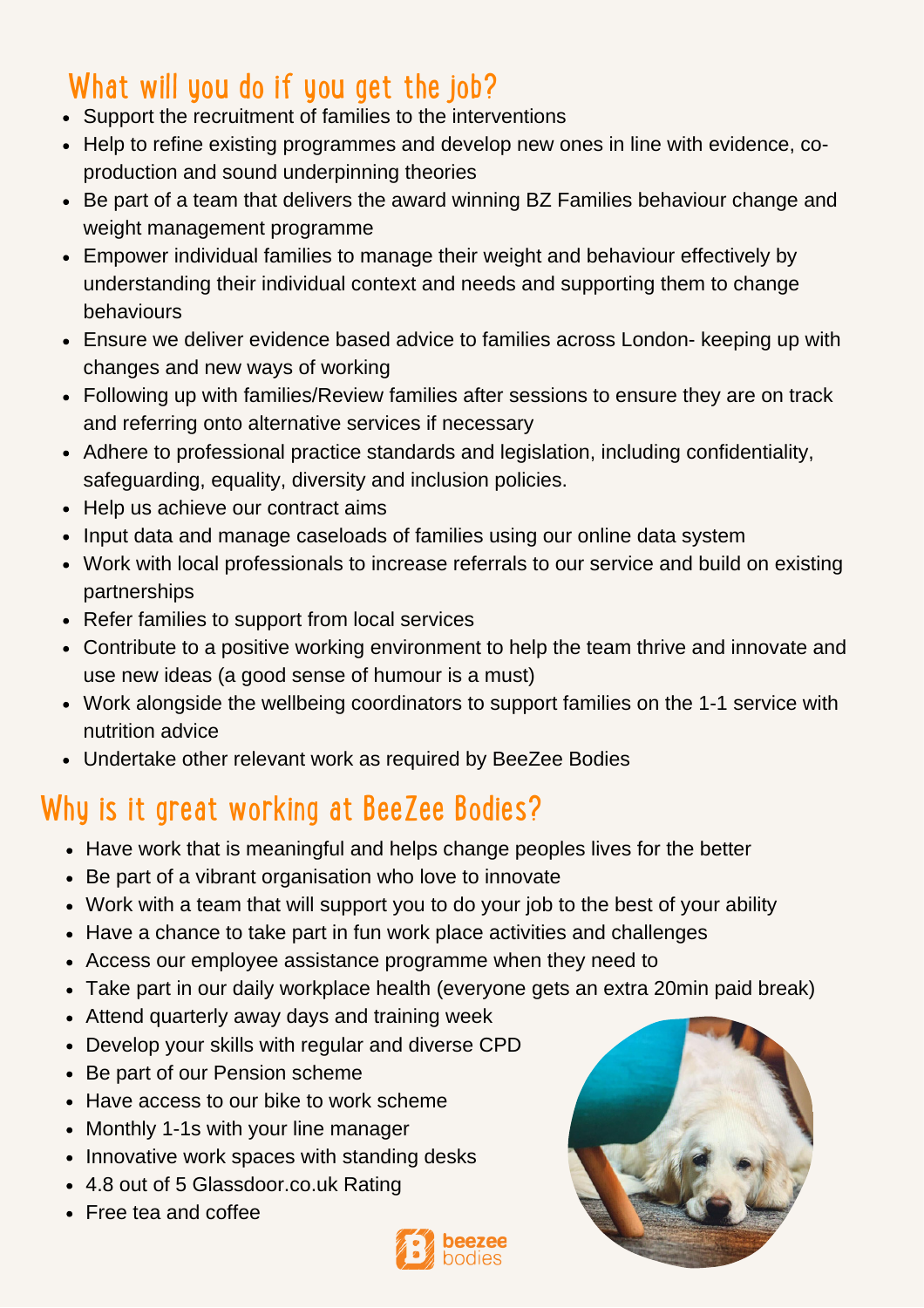## Criteria for this post:

To be successful in this role you will need to be able to commute to the Chiswick office and be able to deliver the evening sessions on site.



Confident and self motivated with lots of passion

Ability to reflect and appraise own performance and that of others